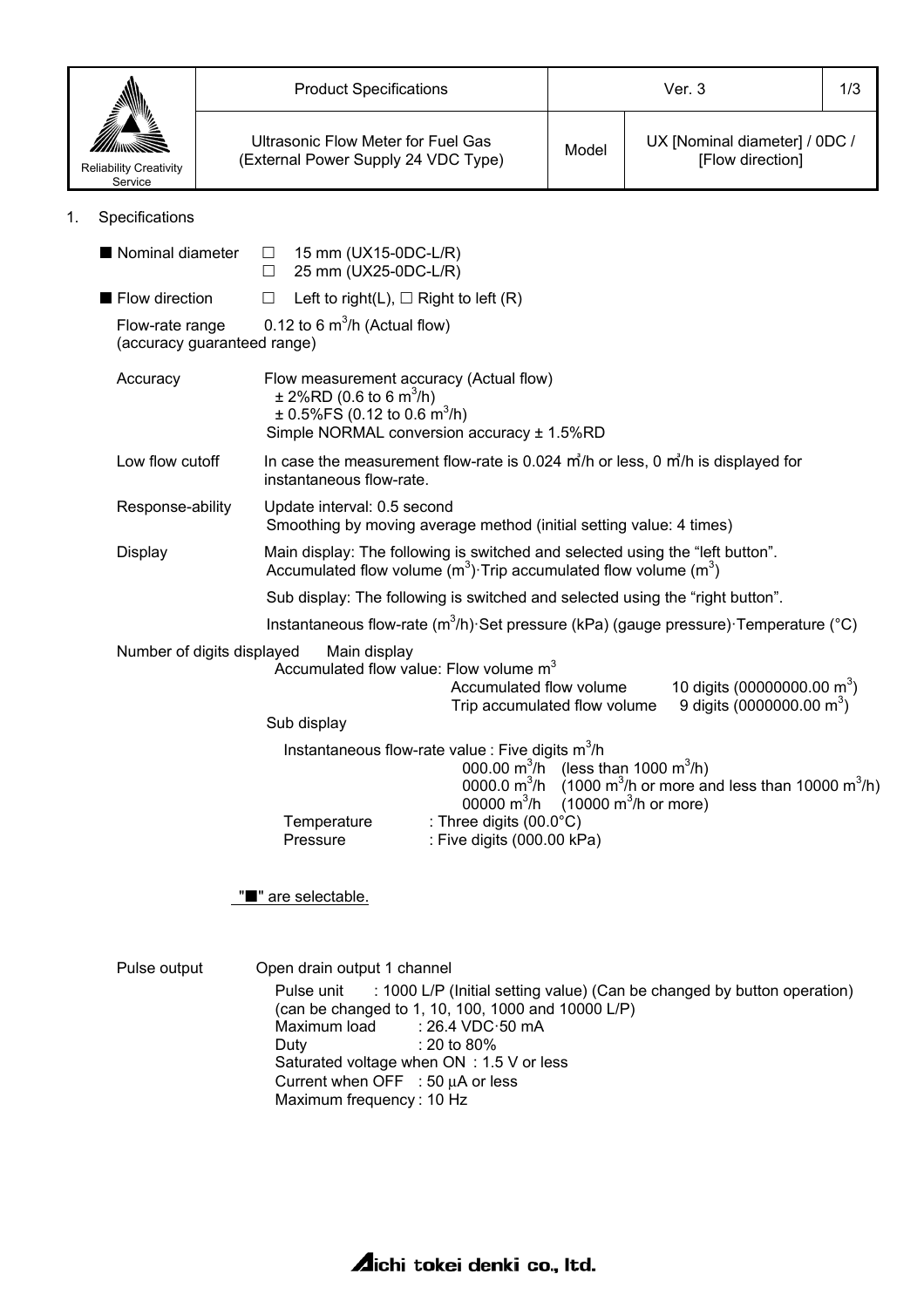|                                                                                                                                                                                                                                                             | <b>Product Specifications</b>                                                                                                                            |                                                                                                                                                                            | Ver. 3                                            |  |  |  |  |  |
|-------------------------------------------------------------------------------------------------------------------------------------------------------------------------------------------------------------------------------------------------------------|----------------------------------------------------------------------------------------------------------------------------------------------------------|----------------------------------------------------------------------------------------------------------------------------------------------------------------------------|---------------------------------------------------|--|--|--|--|--|
| <b>Reliability Creativity</b><br>Service                                                                                                                                                                                                                    | <b>Ultrasonic Flow Meter for Fuel Gas</b><br>(External Power Supply 24 VDC Type)                                                                         | Model                                                                                                                                                                      | UX [Nominal diameter] / 0DC /<br>[Flow direction] |  |  |  |  |  |
| Alarm output                                                                                                                                                                                                                                                | Open drain output 1 channel<br>selected by button operation)                                                                                             | Accumulated value upper limit alarm or Flow-rate upper and lower limit alarm (Either one is                                                                                |                                                   |  |  |  |  |  |
|                                                                                                                                                                                                                                                             |                                                                                                                                                          | Accumulated value upper limit alarm                                                                                                                                        |                                                   |  |  |  |  |  |
|                                                                                                                                                                                                                                                             |                                                                                                                                                          | When the accumulated flow volume for 1 h becomes higher than the set accumulated<br>flow volume limit value, an alarm signal is output. (The accumulated flow volume upper |                                                   |  |  |  |  |  |
|                                                                                                                                                                                                                                                             |                                                                                                                                                          | limit value can be set by communication.)                                                                                                                                  |                                                   |  |  |  |  |  |
|                                                                                                                                                                                                                                                             |                                                                                                                                                          | *The 1 h measurement is started when the power supply is turned on.                                                                                                        |                                                   |  |  |  |  |  |
|                                                                                                                                                                                                                                                             |                                                                                                                                                          | Flow volume upper and lower limit alarm output                                                                                                                             |                                                   |  |  |  |  |  |
|                                                                                                                                                                                                                                                             |                                                                                                                                                          | When the instantaneous flow-rate becomes higher or lower than the set flow-rate,                                                                                           |                                                   |  |  |  |  |  |
|                                                                                                                                                                                                                                                             |                                                                                                                                                          | an alarm signal is output.<br>(The alarm output upper and lower limit flow volume and alarm judgment value                                                                 |                                                   |  |  |  |  |  |
|                                                                                                                                                                                                                                                             | hysteresis width can be set by button operation.)                                                                                                        |                                                                                                                                                                            |                                                   |  |  |  |  |  |
| Current output                                                                                                                                                                                                                                              | Output method<br>: Discharge method                                                                                                                      |                                                                                                                                                                            |                                                   |  |  |  |  |  |
|                                                                                                                                                                                                                                                             | Output accuracy                                                                                                                                          | : ±0.1 mA for display value                                                                                                                                                |                                                   |  |  |  |  |  |
|                                                                                                                                                                                                                                                             | : 400 $\Omega$ or less<br>Load resistance                                                                                                                |                                                                                                                                                                            |                                                   |  |  |  |  |  |
|                                                                                                                                                                                                                                                             | When instantaneous flow rate is selected                                                                                                                 |                                                                                                                                                                            |                                                   |  |  |  |  |  |
| : 4 mA (reverse flow to low flow cutoff)<br>Zero output current                                                                                                                                                                                             |                                                                                                                                                          |                                                                                                                                                                            |                                                   |  |  |  |  |  |
|                                                                                                                                                                                                                                                             | Output current upper limit : 22 mA (clip at 22 mA)                                                                                                       |                                                                                                                                                                            |                                                   |  |  |  |  |  |
|                                                                                                                                                                                                                                                             | Full scale flow rate setting : $6 \text{ m}^3$ /h (settable)                                                                                             |                                                                                                                                                                            |                                                   |  |  |  |  |  |
| When temperature is selected                                                                                                                                                                                                                                |                                                                                                                                                          |                                                                                                                                                                            |                                                   |  |  |  |  |  |
|                                                                                                                                                                                                                                                             | Output method                                                                                                                                            | : 4 mA : -10 $^{\circ}$ C, 20 mA: +60 $^{\circ}$ C                                                                                                                         |                                                   |  |  |  |  |  |
|                                                                                                                                                                                                                                                             |                                                                                                                                                          | Output current lower limit : 2 mA (clip at 2 mA)<br>Output current upper limit : 22 mA (clip at 22 mA)                                                                     |                                                   |  |  |  |  |  |
| Communication                                                                                                                                                                                                                                               | Communication method                                                                                                                                     | : Half duplex communication method (RS485 communication)                                                                                                                   |                                                   |  |  |  |  |  |
|                                                                                                                                                                                                                                                             | Communication speed                                                                                                                                      | : 4800 bps, 9600 bps (Allowable range: ±1.0%)                                                                                                                              |                                                   |  |  |  |  |  |
|                                                                                                                                                                                                                                                             |                                                                                                                                                          | : Asynchronous<br>Synchronization method                                                                                                                                   |                                                   |  |  |  |  |  |
|                                                                                                                                                                                                                                                             | Bit configuration                                                                                                                                        | : 8 bits, no parity, stop bit length 1 bit                                                                                                                                 |                                                   |  |  |  |  |  |
|                                                                                                                                                                                                                                                             | Bit transmission order                                                                                                                                   | : Order from b1 to b7 (low order prioritized sending)                                                                                                                      |                                                   |  |  |  |  |  |
|                                                                                                                                                                                                                                                             | $:$ CRC<br>Error control                                                                                                                                 |                                                                                                                                                                            |                                                   |  |  |  |  |  |
|                                                                                                                                                                                                                                                             |                                                                                                                                                          | *Register and download the detailed communication specifications from the following URL.                                                                                   |                                                   |  |  |  |  |  |
|                                                                                                                                                                                                                                                             | http://www.aichitokei.co.jp/products/14 s sonic/ux/                                                                                                      |                                                                                                                                                                            |                                                   |  |  |  |  |  |
| Measurable fluid                                                                                                                                                                                                                                            | City gas (13A), butane (butane 70%, propane 30%),                                                                                                        |                                                                                                                                                                            |                                                   |  |  |  |  |  |
|                                                                                                                                                                                                                                                             | Propane (propane 98%, butane 2%), nitrogen<br>$-10$ to $+60^{\circ}$ C<br>Working fluid temperature                                                      |                                                                                                                                                                            |                                                   |  |  |  |  |  |
| <b>Working pressure</b>                                                                                                                                                                                                                                     | 0 to 100 kPa (Gauge pressure)                                                                                                                            |                                                                                                                                                                            |                                                   |  |  |  |  |  |
|                                                                                                                                                                                                                                                             | Working ambient temperature<br>-10 to +60°C 90%RH or less (There must be no condensation)                                                                |                                                                                                                                                                            |                                                   |  |  |  |  |  |
| Storage ambient temperature<br>-20 to +70°C 90%RH or less (There must be no condensation)                                                                                                                                                                   |                                                                                                                                                          |                                                                                                                                                                            |                                                   |  |  |  |  |  |
|                                                                                                                                                                                                                                                             | Power supply<br>24 VDC (21.6 to 26.4 VDC) Power consumption: 2 W or less                                                                                 |                                                                                                                                                                            |                                                   |  |  |  |  |  |
| Flow direction<br>The right to left or left to right to the display portion can be selected It must be determined<br>at the time of order placement and not able to be changed by a customer. (The direction<br>indicated by an arrow is the forward flow.) |                                                                                                                                                          |                                                                                                                                                                            |                                                   |  |  |  |  |  |
| Installation position                                                                                                                                                                                                                                       | Horizontal or vertical (Cannot be installed with the position that the display portion faces<br>downward or the cable introduction portion faces upward) |                                                                                                                                                                            |                                                   |  |  |  |  |  |
| Pressure drop                                                                                                                                                                                                                                               | at maximum flow-rate)                                                                                                                                    | 200 Pa or less (City gas 13A, standard atmospheric pressure +2.5 kPa,                                                                                                      |                                                   |  |  |  |  |  |
| Protection structure                                                                                                                                                                                                                                        | IP 64 (JIS C0920: dust-proof, splash-proof type) which can be installed outdoors                                                                         |                                                                                                                                                                            |                                                   |  |  |  |  |  |

## **Aichi tokei denki co., Itd.**